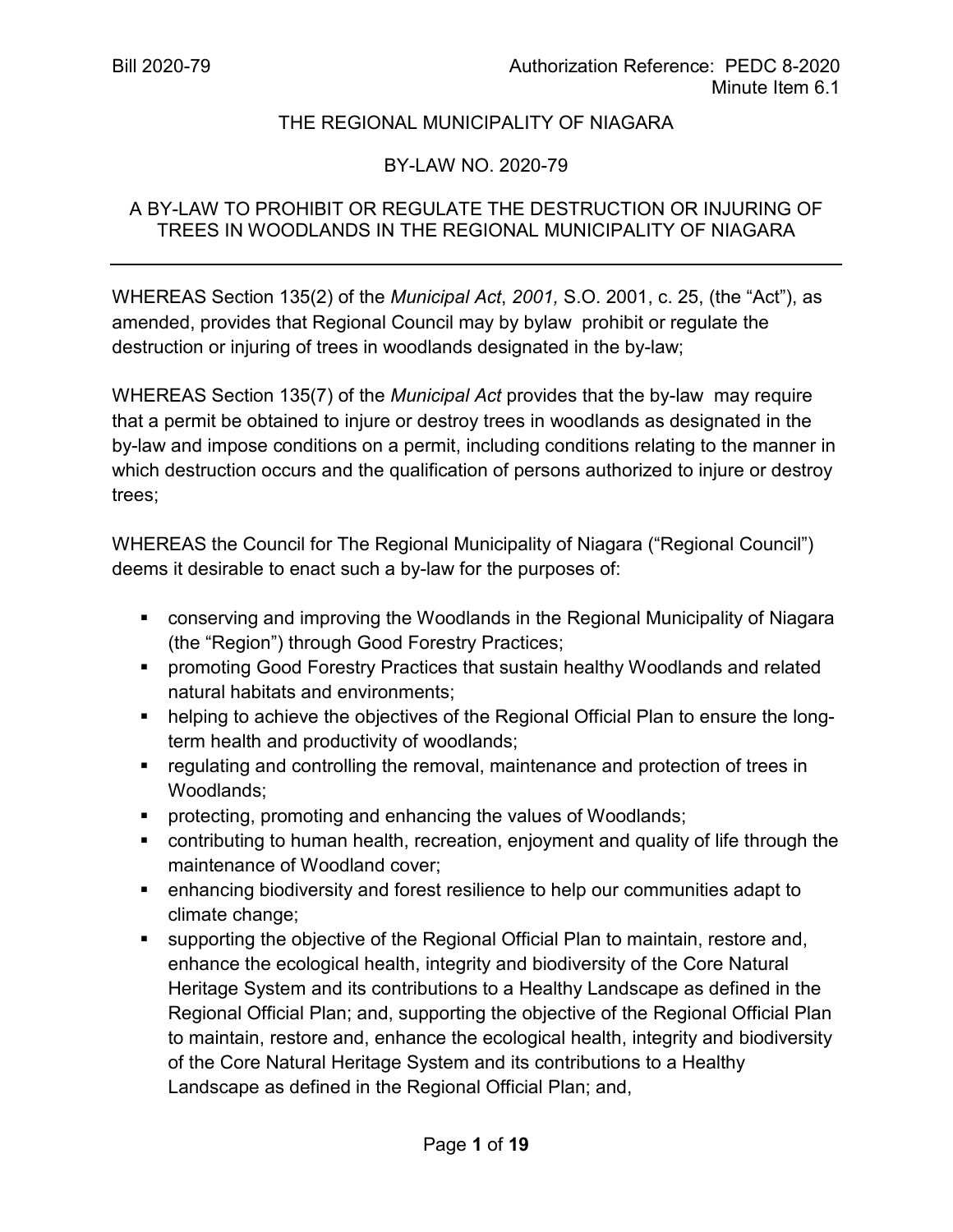WHEREAS on April 10, 2008 By-law No. 30-2008 was passed by Regional Council and this by-law has been in place to prohibit or regulate the destruction or injuring of trees in Woodlands in the Region;

AND WHEREAS Regional Council wishes to repeal By-law No. 30-2008 and replace same with an updated By-law regulating the destruction or injuring of trees in Woodlands in the Region;

NOW THEREFORE the Council of The Regional Municipality of Niagara enacts as follows:

# **1. DEFINITIONS**

In this By-law:

- 1.1 "Agricultural Use" means the commercial production of crops and/or raising of livestock for human use and includes ploughing, seeding, Harvesting, leaving land fallow as part of a conventional rotational cycle, production of tree fruits and grapes, grazing, animal husbandry, and buildings and structures associated with these activities;
- 1.2 "Area Municipality" means any one of the municipalities of the Town of Fort Erie, Town of Grimsby, Town of Lincoln, City of Niagara Falls, Town of Niagara-onthe-Lake, Town of Pelham, City of Port Colborne, City of St. Catharines, City of Thorold, Township of Wainfleet, City of Welland, and the Township of West Lincoln;
- 1.3 "Building Permit" means a building permit issued by an Area Municipality under the *Building Code Act, 1992,* S.O. 1992, c.23, as amended;
- 1.4 "Bumper Tree" means a poor quality, low value tree that grows in close proximity to higher value trees and is located along skid roads to protect residual trees from damage during logging and skidding operations;
- 1.5 "Coppice growth" means clump growth where more than one tree stem grows from a single tree stump and the point of measurement for such growth means that point on each stem measured immediately above the point of fusion, provided such point of fusion is less than 1.37 metres above the highest point of undisturbed ground at the base of the coppice or clump growth;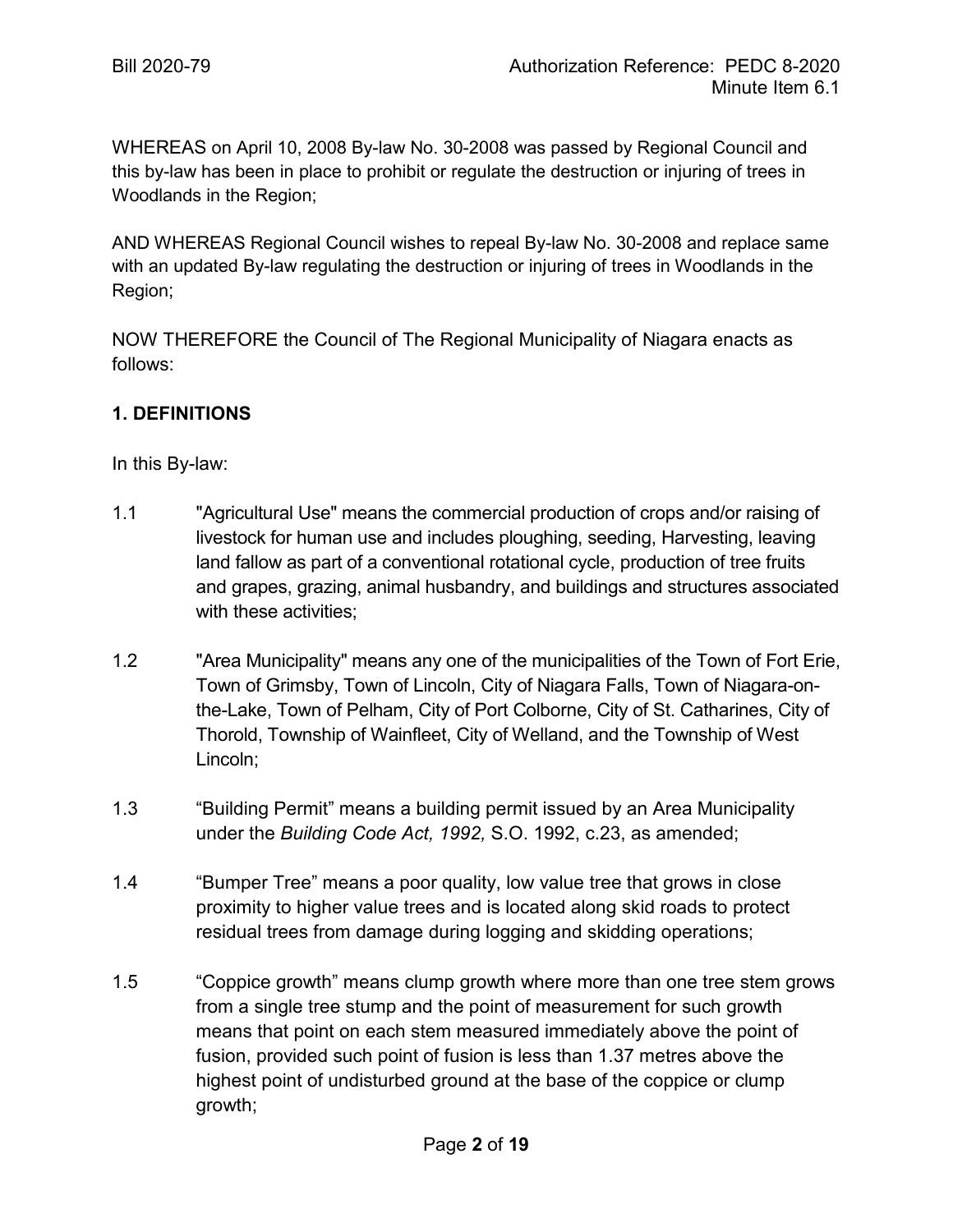- 1.6 "DBH" or "Diameter at Breast Height" means the diameter of the stem of a tree measured at a point that is 1.37 metres above the ground;
- 1.7 "Diameter" means the diameter of the stem of a tree measured at a specified Point of Measurement with such measurement including the bark of the stem;
- 1.8 "Farmer" means a person who has a current and valid farm registration number under the *Farm Registration and Farm Organizations Funding Act, 1993,* S.O. 1993, c. 21, as amended;
- 1.9 "Forest Management Plan" means a course of forest management action prescribed for a particular woodland area after specific assessments and evaluations have been made by a Qualified OPFA Member in accordance with the Ministry of Natural Resources document "A Silvicultural Guide to Managing Southern Ontario Forests", as amended from time to time;
- 1.10 "Good Forestry Practices" means:
	- 1.10.a the proper implementation of harvest, renewal and maintenance activities known to be appropriate for the forest and environmental conditions under which they are being applied and that minimize detriments to forest values, including: significant ecosystems; important fish and Wildlife Habitat; soil and water quality and quantity; forest productivity and health; and the aesthetic and recreational opportunities of the landscape;
	- 1.10.b the cutting and removal of hazardous, severely damaged, diseased and insect-infested trees which must be removed in order to prevent contamination or infestation of other trees or because they no longer contribute to the achievement of forest values;
	- 1.10.c in the case of hazardous, damaged, diseased or insect-infested trees, the maintenance of a Woodland after the cutting and removal is completed unless it is determined through a report prepared by Qualified OPFA Member that trees must be removed and a Woodland would not be maintained; and,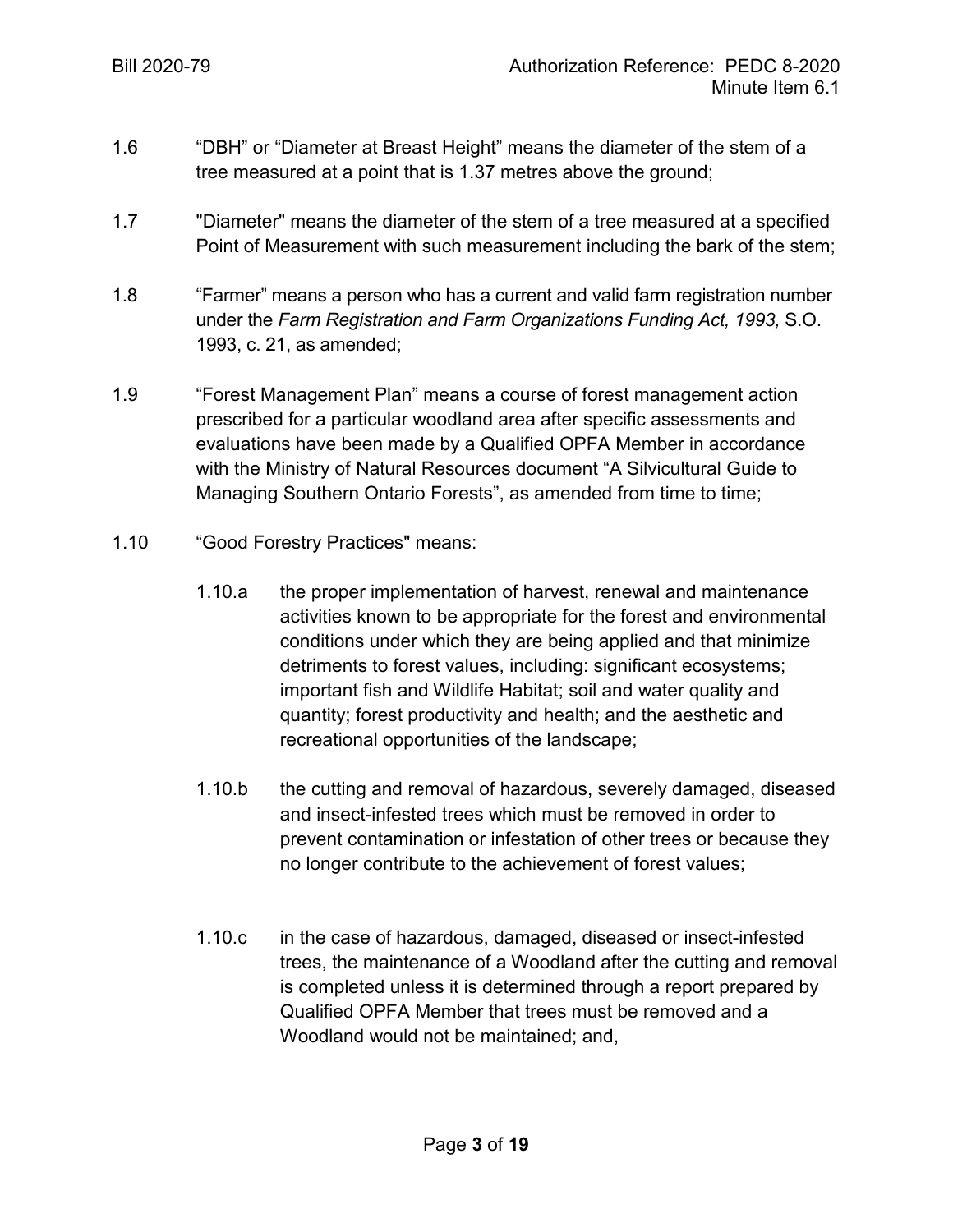- 1.10.d the forestry management practices as set out in the Ministry of Natural Resources document "A Silvicultural Guide to Managing Southern Ontario Forests";
- 1.11 "Harvesting" means the Injury or Destruction of a Tree through cutting or other mechanized means. The term "Harvested" shall have a corresponding meaning;
- 1.12 "Heritage Tree" means a Tree identified and designated by the Council of an Area Municipality as having heritage significance;
- 1.13 "Injury" or "Destruction" means lasting damage to a Tree, that has the effect of inhibiting or terminating growth and which may include, but is not limited to:
	- 1.13. a broken branches in the crown of a Tree;
	- 1.13. b the breaking off or splitting of the stem of any Tree and the noticeable tipping of any Tree;
	- 1.13. c the splitting of, removal of or damage to the bark of a Tree; or
	- 1.13. d damage to the root structure of a Tree;

but does not include damage to Bumper Trees, or pruning or removing branches for maintenance purposes. The terms "Injury", "Injured", "Injuring", "Destroy", "Destroying" or "Destroyed" shall have a corresponding meaning.

- 1.14 "Normal Farm Practice" means a practice that is recognized by the Normal Farm Practices Board which is conducted in a manner consistent with proper and acceptable customs and standards, as established and followed by similar agricultural operations under similar circumstances, or makes use of innovative technology in a manner consistent with proper advanced farm management practices;
- 1.15 "Officer" means an individual appointed by Regional Council for the administration and enforcement of this By-law;
- 1.16 "Owner" means any Person having control over any portion of land that contains Woodland or Woodlands and specifically includes any Person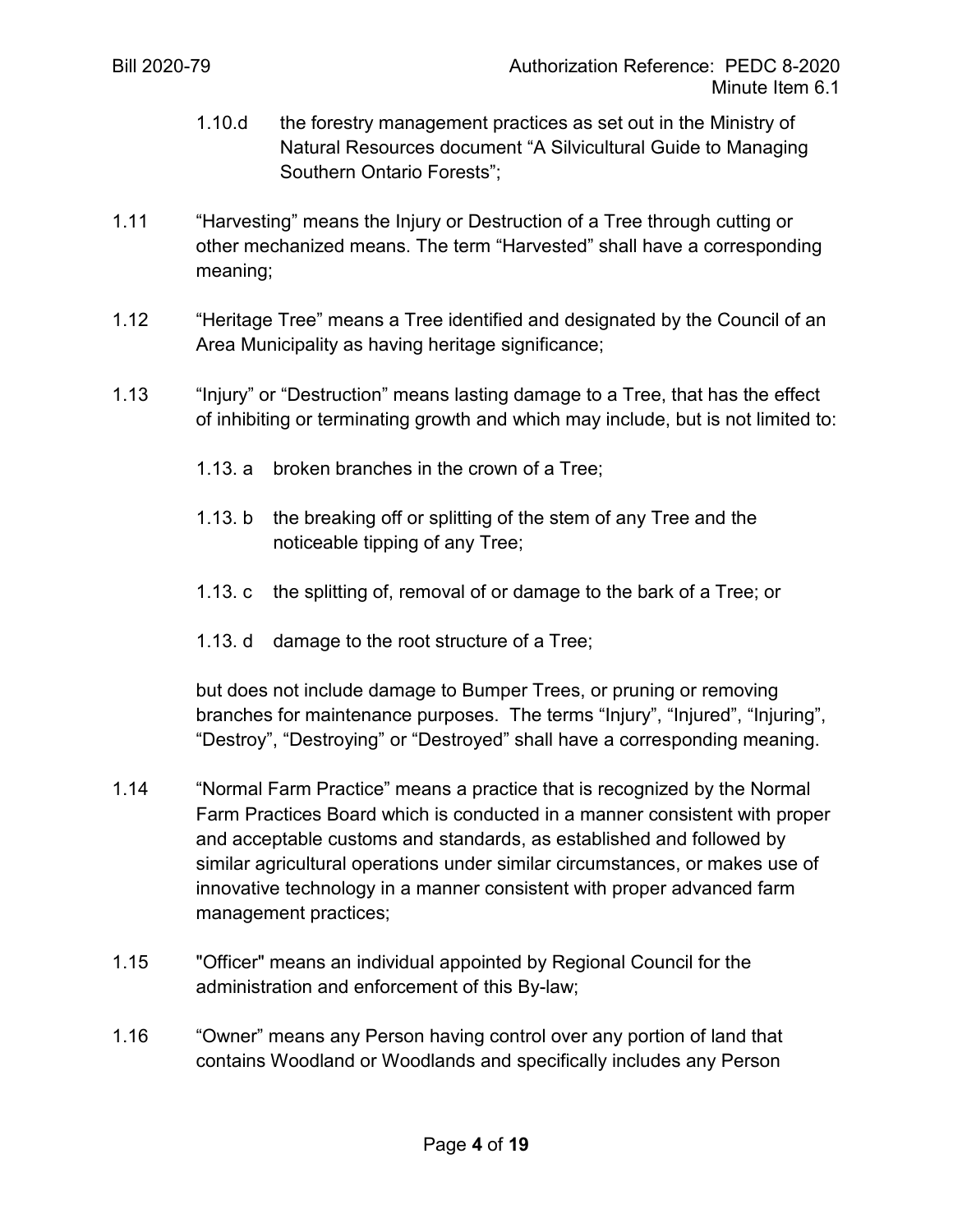having any right, title, interest or equity in the land and any Person lawfully permitted on the land;

- 1.17 "Own Use" means use that does not include a commercial sale, exchange or other disposition of trees Injured or Destroyed;
- 1.18 "Permit" means a permit to Injure or Destroy Trees issued under this By-law;
- 1.19 "Person" means an individual or a corporation and their respective heirs, executors, administrators or other duly appointed representatives;
- 1.20 "Point of Measurement" means the point on a tree trunk measured above the highest point at which the ground meets the tree. For Coppice Growth the Point of Measurement shall be at the point on the tree trunk where the tree stems separate provided that such point of separation is less than 1.37 metres from where the ground meets the tree;
- 1.21 "Qualified OPFA Member" means a Registered Professional Forester or Associate Member of the Ontario Professional Foresters Association under the *Professional Foresters Act* 2000, c.18, as amended, certified to practice professional forestry, unless a suspension, term, condition or limitation of certification applies which would restrict the Member from carrying out responsibilities under this By-law;
- 1.22 "Qualified Tree Marker" means:
	- 1.22.a An individual who is currently certified through the Ontario Ministry of Natural Resources Certified Tree Marker Program; or
	- 1.22.b A Qualified OPFA Member qualified to do tree marking.
- 1.23 "Region" means The Regional Municipality of Niagara;
- 1.24 "Regional Council" means the Council of The Regional Municipality of Niagara;
- 1.25 "Regional Official Plan" means the Official Plan of The Regional Municipality of Niagara;
- 1.26 "Sensitive Natural Area" means lands that are in a Woodland and: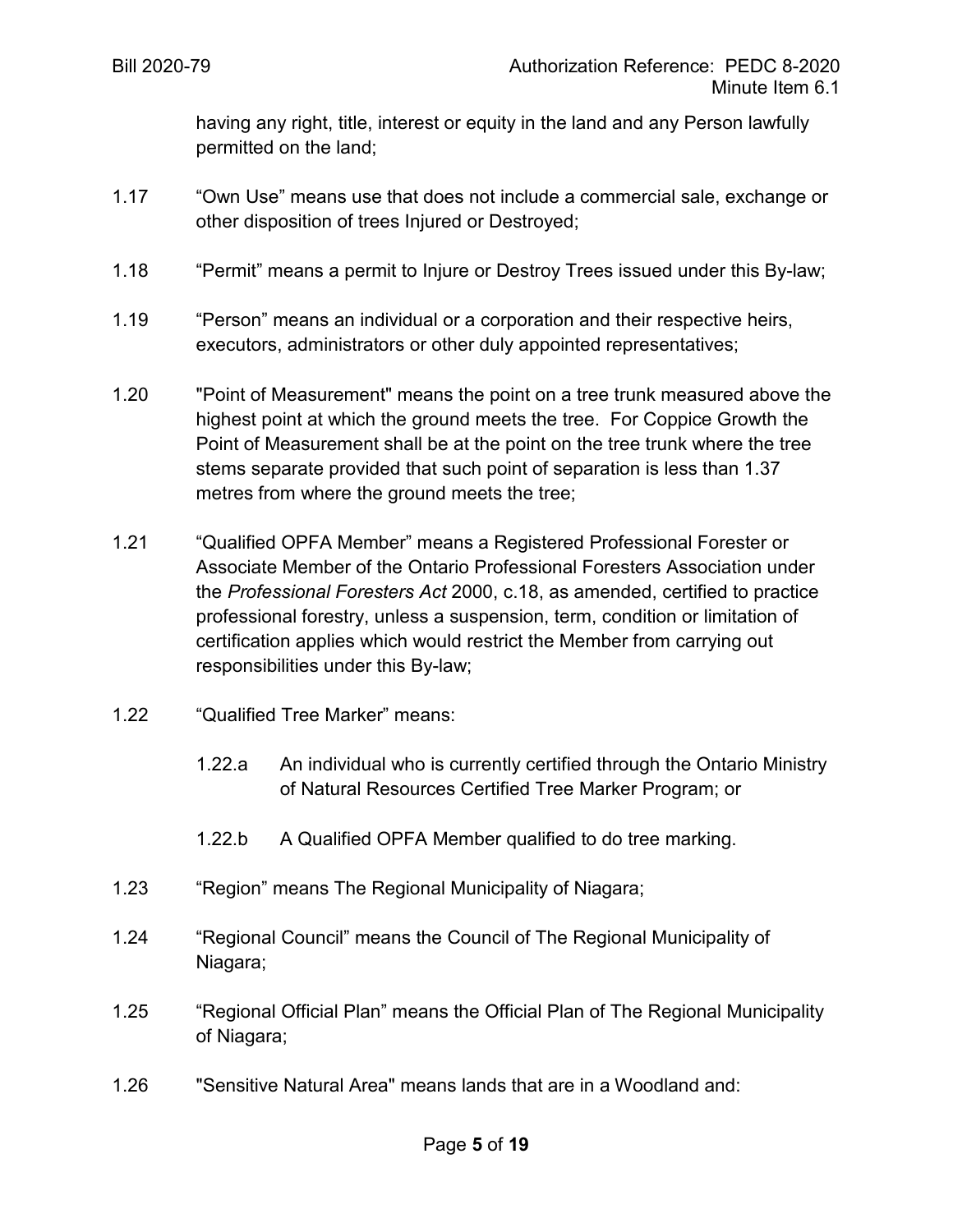- 1.26.a within the Environmental Protection Area designation of the Natural Heritage System and adjacent lands, as defined in the Regional Official Plan; or
- 1.26.b within a Natural Area as designated in the Niagara Escarpment Plan.
- 1.27 "Significant Community Tree" means a Tree identified and designated by the Council of an Area Municipality as having community signifcance;
- 1.28 "Silviculture" means the theory and practice of controlling forest establishment, and the composition, growth and quality of forests to achieve the objectives of forest management. The term "Silvicultural" shall have a corresponding meaning;
- 1.29 "Silvicultural Prescription" means the site specific operational plan, signed and sealed by a Qualified OPFA Member (unless otherwise exempted under the *Professional Foresters Act*), that describes the existing forest conditions and the forest management objectives for an area, and which prescribes the methods for Harvesting the existing forest stand and a series of silvicultural treatments that will be carried out to establish a free-growing stand in a manner that accommodates other resource values as identified;
- 1.30 "Tree" or "Trees" means any living species of woody perennial plant, including its root system, which has reached or can reach a height of at least 4.5 meters at physiological maturity;
- 1.31 "Tree Preservation Plan" means a plan, prepared by a Qualified OPFA Member or Certified Arborist, for the purpose of protecting and preserving trees on properties where development or disturbance of the natural forest cover is to occur;
- 1.32 "Wildlife Habitat" means areas where plants, animals and other organisms live, and find adequate amounts of food, water, shelter and space needed to sustain their populations. Specific wildlife habitats of concern may include areas where species concentrate at a vulnerable point in their annual or life cycle; and areas which are important to migratory or non-migratory species;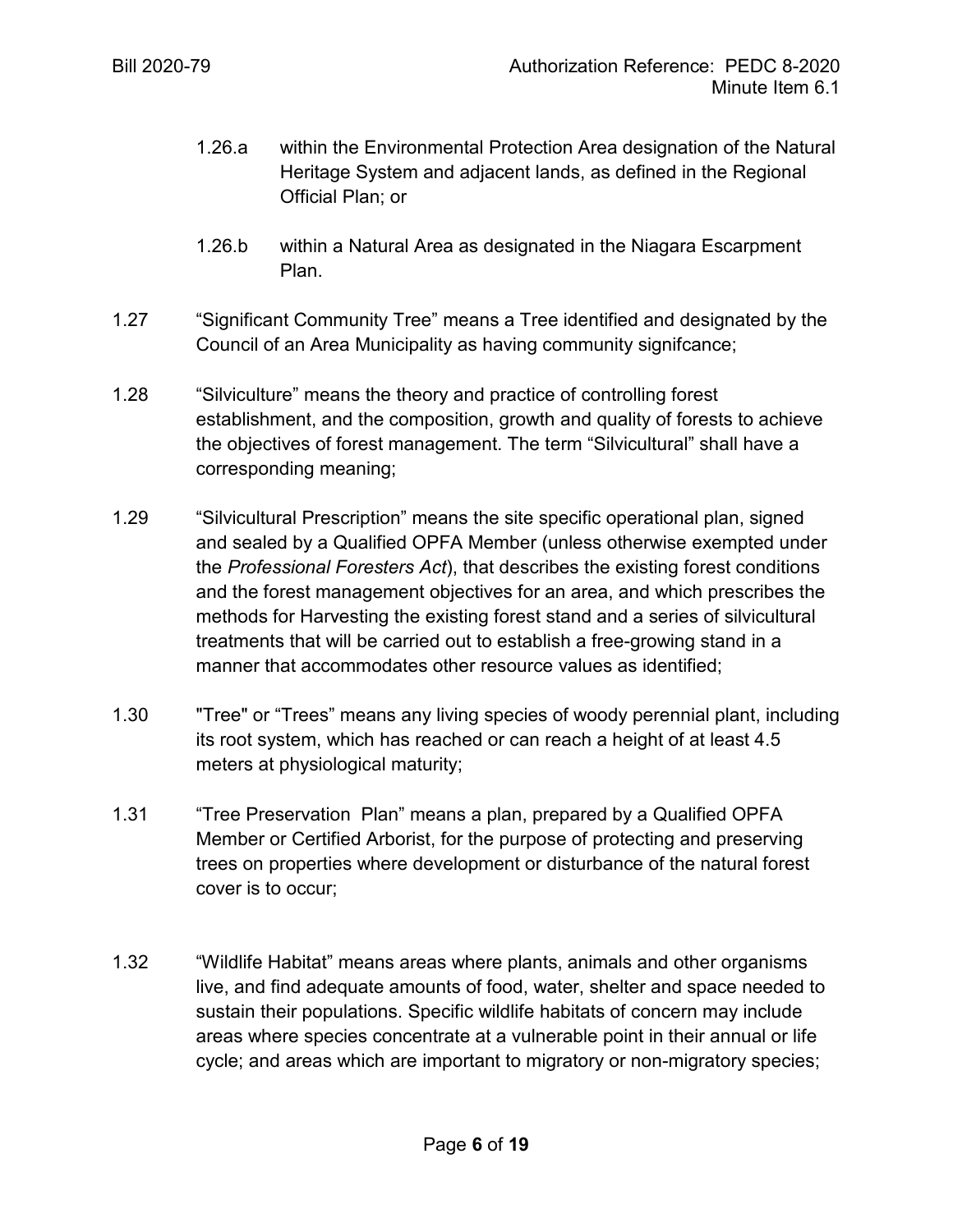- 1.33 "Woodland" or "Woodlands" means land on one or more properties with a density of at least:
	- 1.33.a 1,000 Trees, of any size, per hectare;
	- 1.33.b 750 Trees, measuring over five (5) centimetres in Diameter at DBH, per hectare;
	- 1.33.c 500 Trees, measuring over twelve (12) centimetres, in Diameter at DBH, per hectare; or
	- 1.33.d 250 Trees, measuring over twenty (20) centimetres, in Diameter at DBH, per hectare;

but does not include:

- 1.33.f a cultivated fruit or nut orchard;
- 1.33.g a plantation established for the purpose of producing Christmas trees and which is being actively managed and Harvested for the purposes for which it was planted, except that this does not refer to plantations that have ceased being managed or Harvested for their intended purpose for a period of 15 years or more; or
- 1.33.h a bona fide tree nursery that is being actively managed and harvested for the purposes for which it was planted;
- 1.33.i a hedgerow or windrow less than 20 meters in width.

## **2. APPLICATION OF THE BY-LAW**

This By-law shall apply to:

- 2.1 all Woodlands having an area of one (1) hectare or more;
- 2.2 all Woodlands having an area of less than one (1) hectare upon delegation of such authority by an Area Municipality to the Region; and
- 2.3 Heritage Trees and Significant Community Trees identified and designated by the Council of an Area Municipality, upon delegation of such authority by an Area Municipality to the Region.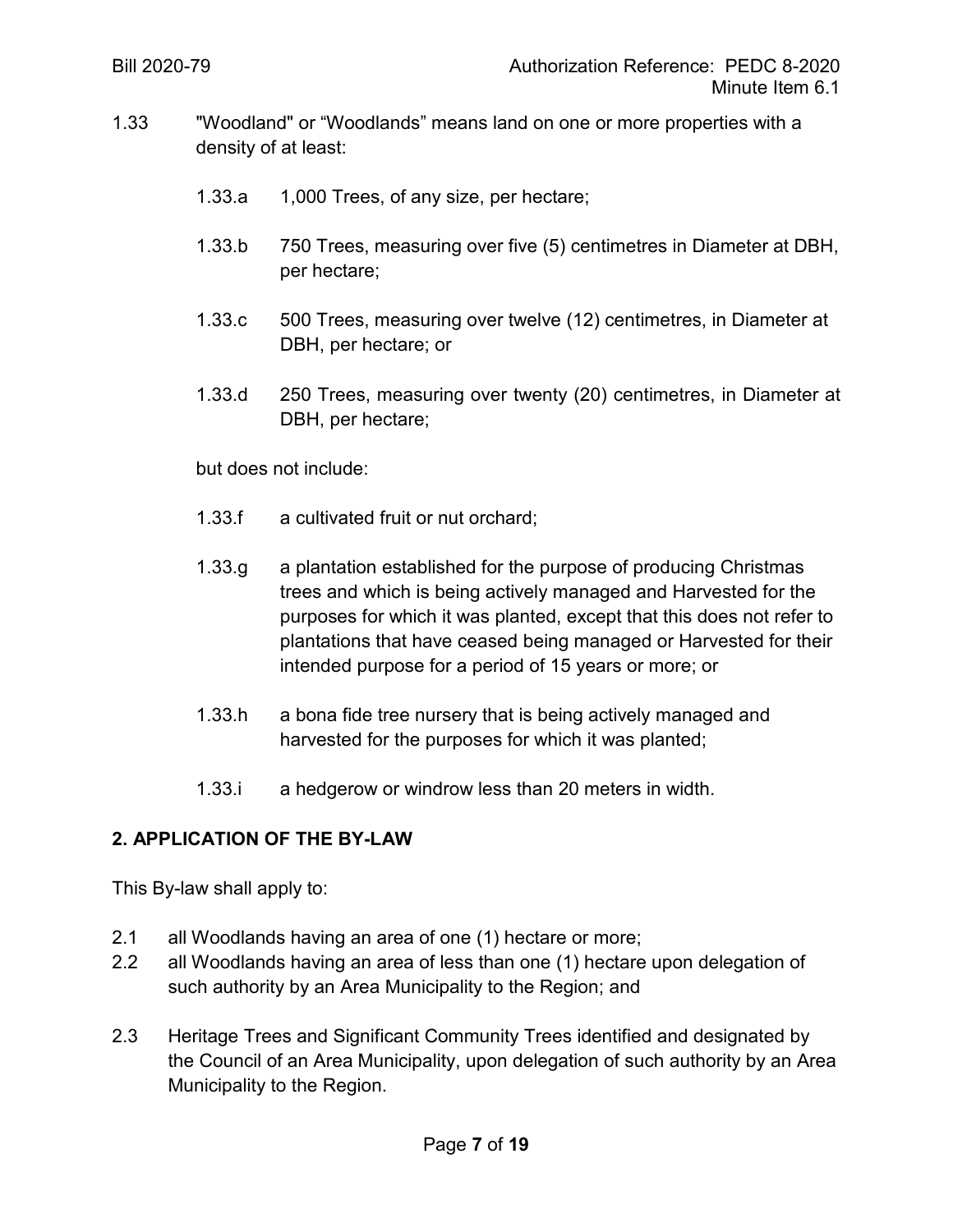# **3. GENERAL PROHIBITIONS**

- 3.1 No Person through their own actions or through any other Persons shall Injure or Destroy any Tree located in Woodlands:
	- 3.1.a Unless exempted under Section 4 of this By-law; or
	- 3.1.b Unless in possession of a valid Permit issued under this By-law and in accordance with its terms or conditions.
- 3.2 No Person through their own actions or through any other Person shall:
	- 3.2.a Contravene the terms or conditions of a Permit issued under this By-law;
	- 3.2.b Fail to comply with an Order issued under this By-law; or
	- 3.2.c Remove or deface any Order that has been posted pursuant to this By-law.
- 3.3 No Person through their own actions or through any other Person shall Injure or Destroy any Tree that has been designated by the Council of an Area Municipality as a Heritage Tree or a Significant Community Tree, provided that the authority to regulate such Trees has been delegated to the Region by the Area Municipality.
- 3.4 An Owner is deemed to have knowledge of, to have permitted, and to be liable for actions that violate this By-law that occur on the portion of land over which the Owner has control.
- 3.5 A Person is not liable under Section 3.4 of this By-law if such Person establishes, on a balance of probabilities, that the actions that violate this By-law occurred before or after such Person was an Owner.

## **4. EXEMPTIONS**

Despite Section 3 of this By-law, this By-law does not apply to: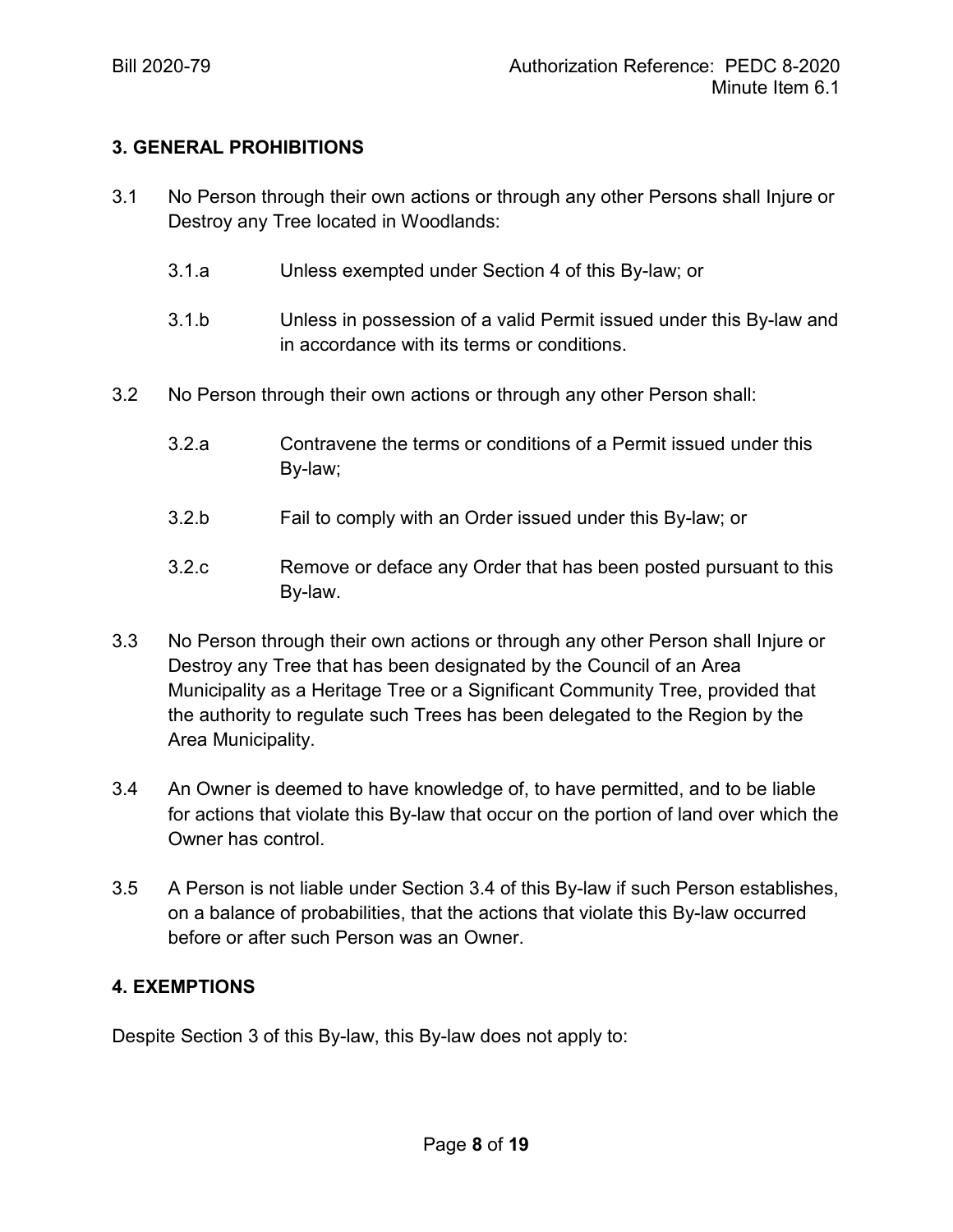- 4.1 Activities or matters undertaken by a municipality or a local board of a municipality;
- 4.2 Activities or matters undertaken under a licence issued under the *Crown Forest Sustainability Act, 1994*, S.O. 1994, c.25, as amended;
- 4.3 The Injuring or Destruction of Trees by a Person licensed under the *Surveyors Act,* R.S.O. 1990, c. S.29, as amended, to engage in the practice of cadastral surveying or his or her agent, while making a survey;
- 4.4 The Injuring or Destruction of Trees imposed after December 31, 2002:
	- 4.4.a as part of a Tree Preservation Plan required as a condition of approval in a plan of subdivision that has received draft approval under Section 51 of the *Planning Act;*
	- 4.4.b as part of a Tree Preservation Plan required as a condition on a consent approved under Section 53 of the *Planning Act;*
	- 4.4.c as a condition to the approval of a site plan or a plan of subdivision under Sections 41 and 51, respectively, of the *Planning Act* or as a requirement of a site plan agreement or subdivision agreement entered into under those sections;
	- 4.4.d in a development agreement between an Owner and an Area Municipality;
	- 4.4.e as a condition to a development permit authorized by regulation made under Section 23(b) of the *Niagara Escarpment Planning and Development Act*, R.S.O 1990, c. N.2, as amended; or
	- 4.4.f as a condition to a development permit authorized by regulation made under Section 70.2 of the *Planning Act* or as a requirement of an agreement entered into under the regulation.
- 4.5 The Injuring or Destruction of Trees by a transmitter or distributor, as those terms are defined in Section 2 of the *Electricity Act*, *1998*, S.O. 1998, c.15, Sched. A, as amended, for the purpose of constructing and maintaining a transmission system or a distribution system, as those terms are defined in that section;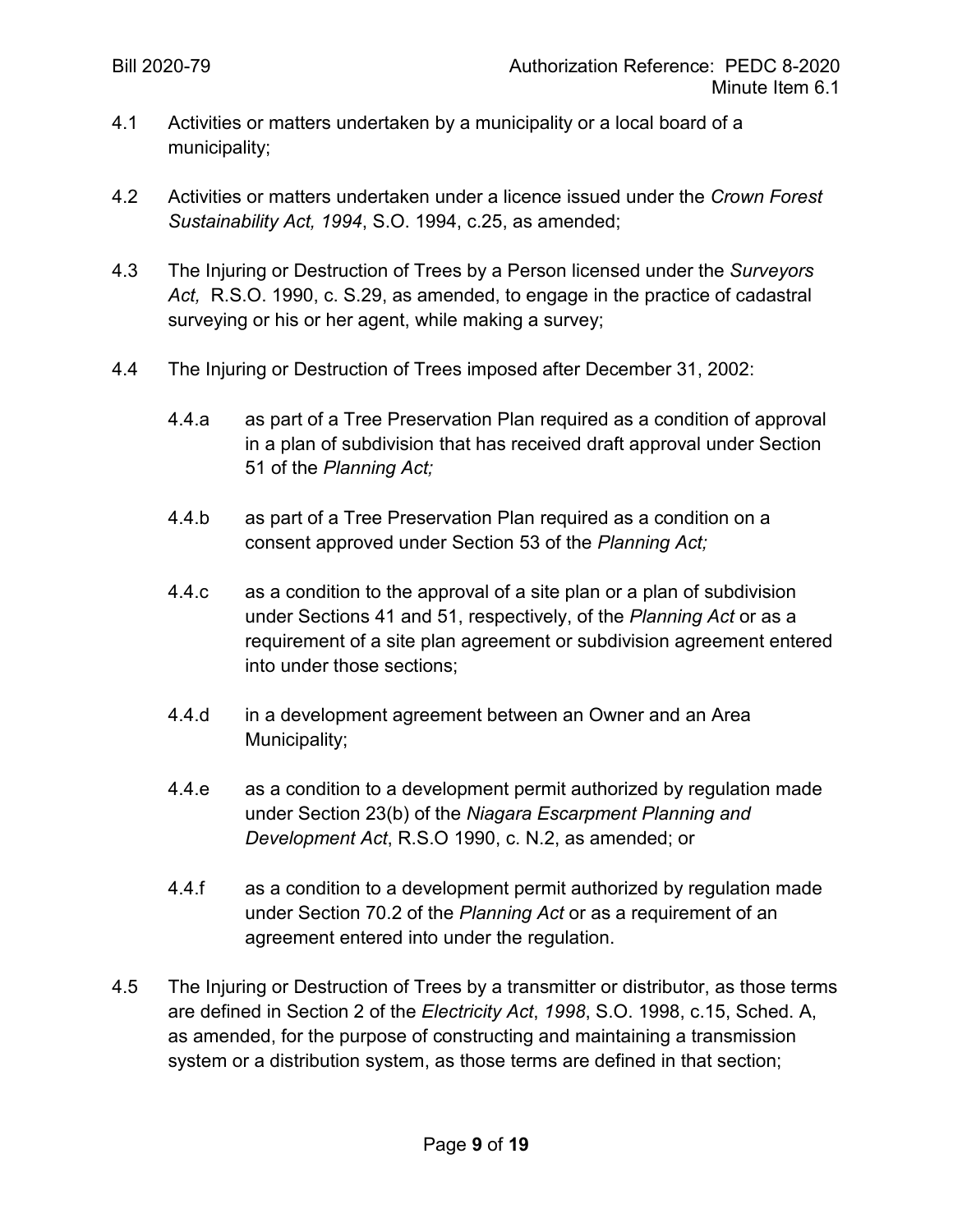- 4.6 The Injuring or Destruction of Trees undertaken on land described in a licence for a pit or quarry or a permit for a wayside pit or wayside quarry issued under the *Aggregate Resources Act*; R.S.O 1990, c. A.8, as amended;
- 4.7 The Injuring or Destruction of Trees undertaken on land in order to lawfully establish and operate or enlarge any pit or quarry on land:
	- 4.7.a that has not been designated under the *Aggregate Resources Act* or a predecessor of that Act; and
	- 4.7.b on which a pit or quarry is a permitted land use under a by-law passed under Section 34 of the *Planning Act*.
- 4.8 The Injuring or Destruction of Trees that is required in order to erect any building, structure or thing, including yard areas, in respect of which a Building Permit has been issued and has taken into consideration the protection of Trees surrounding the structure or work within the building envelope, provided that no Tree is removed that is located more than 15 metres from the outer edge of the building, structure or thing, and that only those Trees necessary to accommodate the building structure or thing, including yard areas, are removed;
- 4.9 The Injuring or Destruction of Trees that is reasonably required in order to install and provide utilities, including a private waste disposal system, to the construction or use of the building, structure or thing in respect of which a Building Permit has been issued;
- 4.10 The Injuring or Destruction of Trees that is required in order to install, provide or maintain a driveway of sufficient width for vehicular access to the building, structure or thing in respect of which a Building Permit has been issued;
- 4.11 The Injuring or Destruction of Trees on lands, including buffer lands, used for the purpose of a licenced waste disposal site that has been approved, where applicable, under the *Environmental Protection Act*, R.S.O. 1990, c. E.19, as amended, the *Ontario Water Resources Act,* R.S.O. 1990, c. O.40, as amended, the *Environmental Assessment Act*, R.S.O. 1990, c. E.18, as amended, the *Planning Act*, and/or the *Niagara Escarpment Planning and Development Act;*
- 4.12 The Injuring or Destruction of Trees for the construction of drainage works under the *Drainage Act*, R.S.O. 1990, c. D.17, as amended;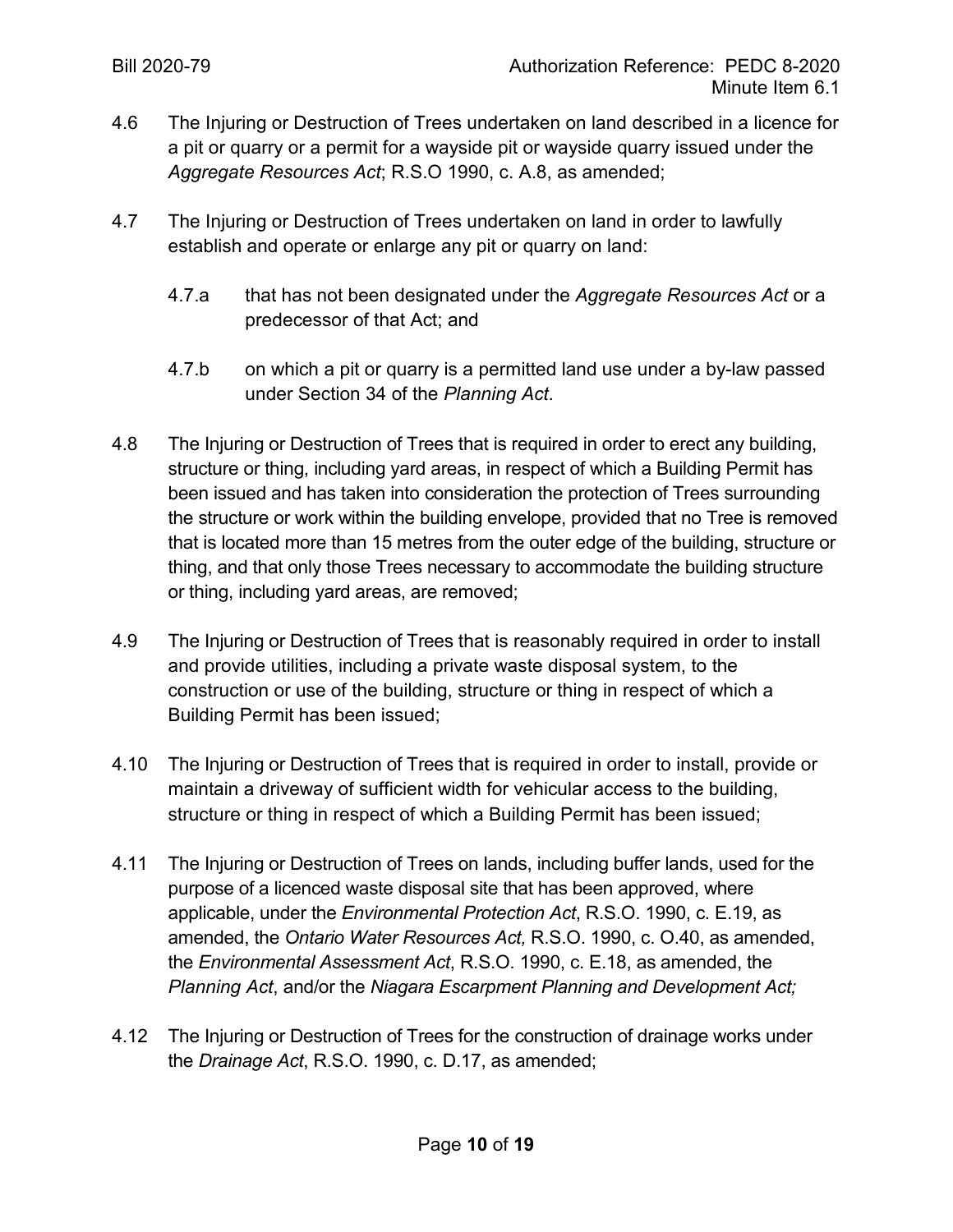- 4.13 The Injuring or Destruction of Trees that:
	- 4.13.a are dead;
	- 4.13.b are diseased, as identified in a Silvicultural Prescription or Forest Management Plan; or
	- 4.13.c pose a hazard to human safety or property.
- 4.14 The Injuring or Destruction of Trees by an Owner of a Woodland who may Harvest, Destroy or Injure Trees for his or her Own Use on his or her property provided that:
	- 4.14.a Good Forestry Practices are employed in accordance with the Ministry of Natural Resources document "A Silvicultural Guide to Managing Southern Ontario Forests"; and
	- 4.14.b the Injuring or Destruction, in that part of the Woodland where Trees have been Injured or Destroyed, does not reduce the number of Trees per hectare below that necessary to constitute a Woodland.
- 4.15 The Harvesting, Injuring or Destruction of Trees by a Farmer that involves the clearing of all or part of a Woodland for Agricultural Use on land that is owned by the Farmer doing the clearing and is part of a farm operation or farm corporation that has existed for at least three (3) years prior to such clearing.

The clearing shall be carried out in accordance with Normal Farm Practices as defined in the *Farming and Food Production Protection Act, 1998*, S.O. 1998, c. 1, as amended, provided that:

- 4.15.a the land that is cleared is put into Agricultural Use within three (3) years of the date on which such clearing commences;
- 4.15.b prior to the clearing, the Farmer advises the Officer of the proposed clearing. For the purposes of this section the marking of Trees, a Forest Management Plan or a Silvicultural Prescription, a fee and a Permit are not required; and
- 4.15.c the land being cleared for Agricultural Use is outside the Urban Areas as defined in the Regional Official Plan, and is designated and zoned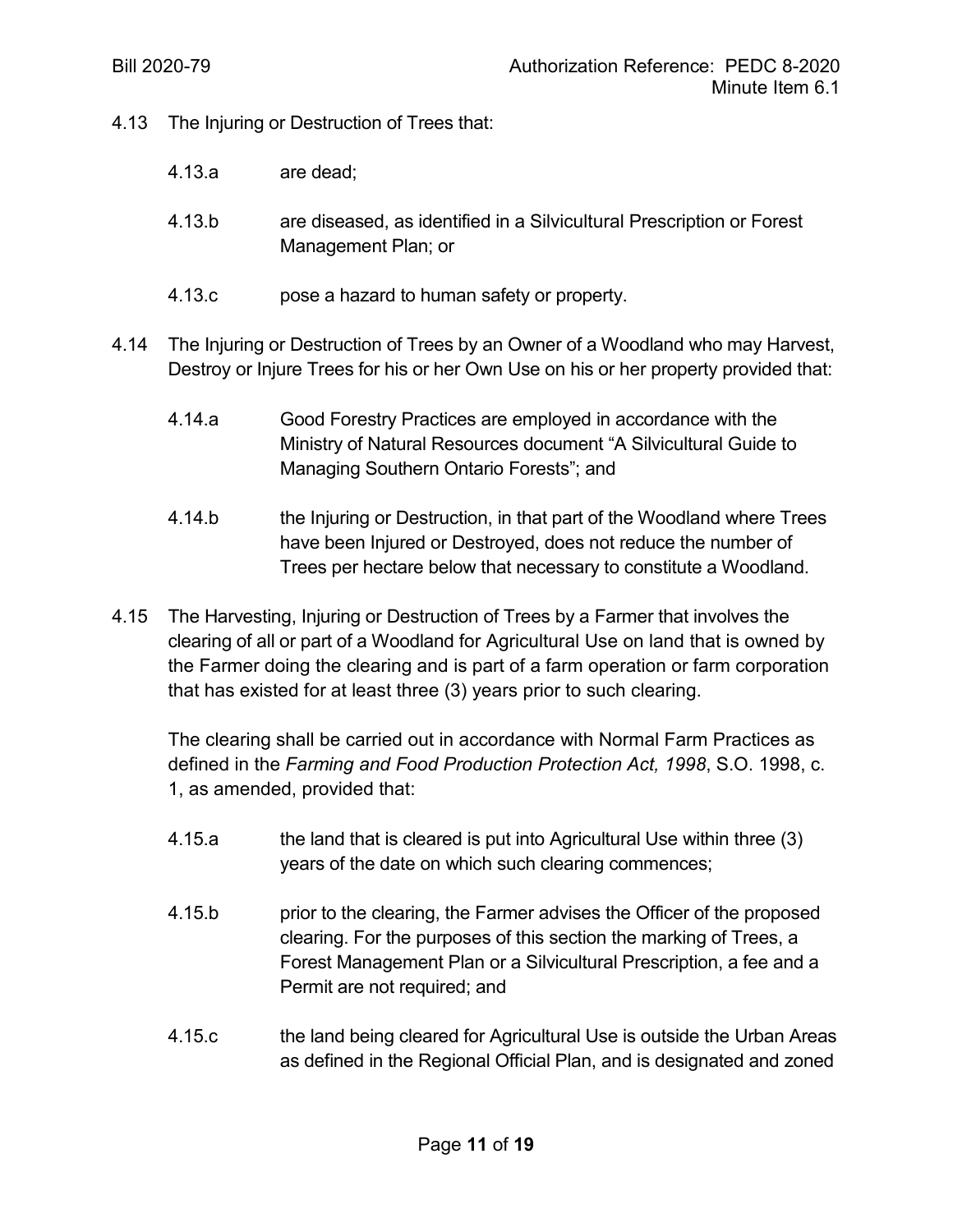for Agricultural Use in the Official Plan and Zoning By-law of the Area Municipality and, where applicable, in the Niagara Escarpment Plan;

except where the Injuring or Destruction of Trees involves a Sensitive Natural Area, in which case a Permit is required pursuant to the provisions of this Bylaw, but no fee shall be required.

- 4.16 The Harvesting, Injuring or Destruction of non-native/invasive Trees in a Woodland for the purpose of restoring the tree cover to native species as per an approved Forest Management Plan or Silvicultural Prescription.
- 4.17 The Injuring or Destruction of Trees in a Woodland for the purpose of conducting site rehabilitation activities to remove and/or treat contaminated soils. A reforestation plan must be prepared and approved by the Officer prior to Tree removal.

# **5. GOOD FORESTRY PRACTICES PERMITS**

- 5.1 The Niagara Region hereby delegates to an Officer the authority to issue a Good Forestry Practices Permit under this By-law, and to impose such terms and conditions in accordance with Good Forestry Practices.
- 5.2 An application for a Good Forestry Practices Permit shall be submitted at least four (4) weeks prior to the commencement date of Harvesting and shall include the following:
	- 5.2.a a complete signed application form as provided by the Region;
	- 5.2.b a copy of the Silvicultural Prescription sealed by a Qualified OPFA Member; and,
	- 5.2.c A signature from a Qualified OPFA Member confirming proof that the marking of the Trees to be cut has been carried out by a Qualified Tree Marker in accordance with a Silvicultural Prescription or Forest Management Plan. Tree marking must include clean, legible paint marks at breast height, visible from any direction,and 40 centimetre stump marks that are in crevices (if available) and run right to the ground.
- 5.3 A Good Forestry Practices Permit issued under this By-law shall be subject to the following terms and conditions: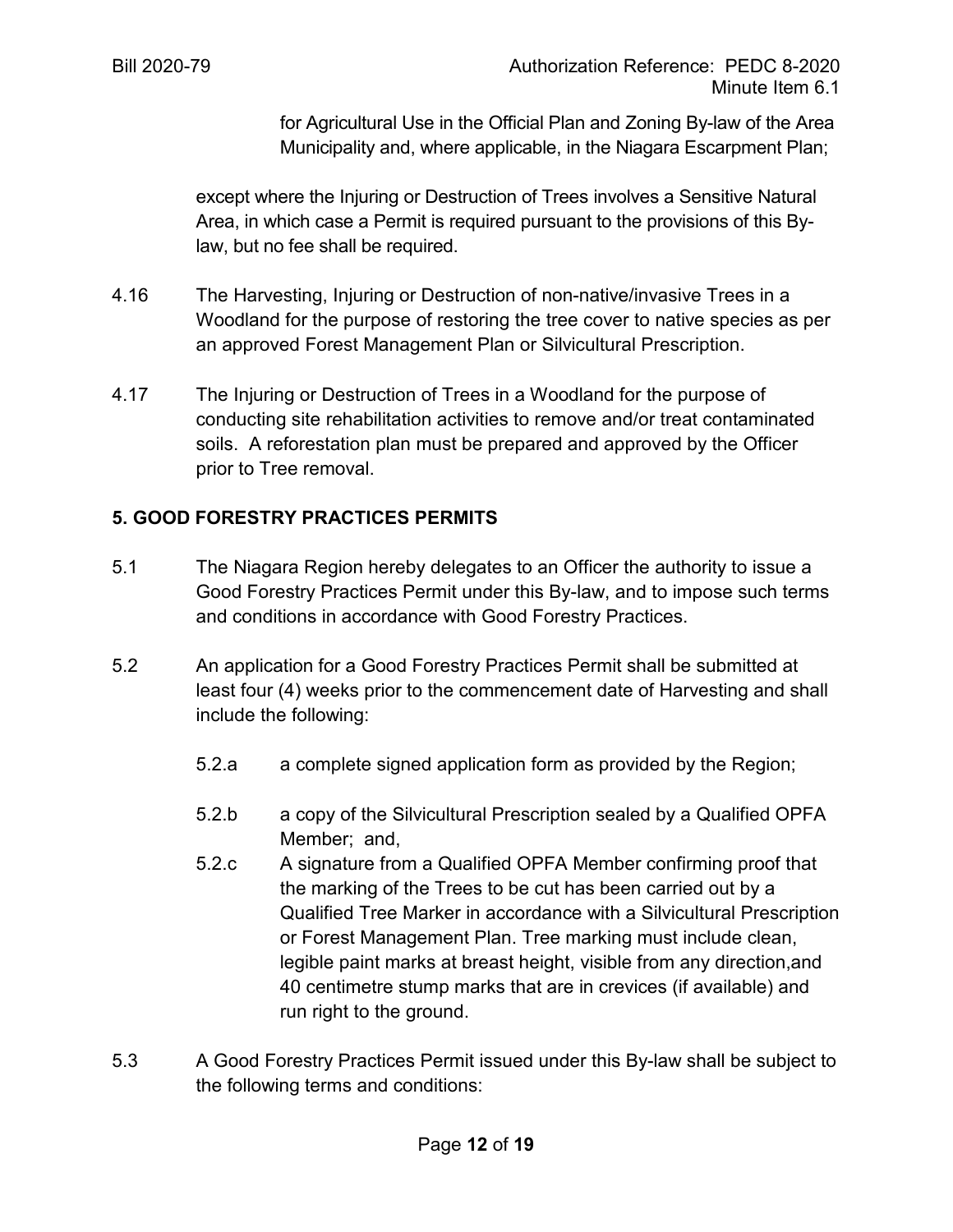- 5.3.a Trees which are to be harvested are cut in accordance with Good Forestry Practices, and as described in a Silvicultural Prescription sealed by a Qualified OPFA Member;
- 5.3.b the Harvesting, Injuring or Destruction of Trees will not reduce the number of Trees per hectare below the minimum number of Trees per hectare required to be considered a Woodland;
- 5.3.c The Permit-holder must notify the Officer at least 48 hours before start of cutting and again upon resumption of activities after any four (4) week period of inactivity; and
- 5.3.d Any other terms and conditions deemed appropriate and imposed by the Officer.
- 5.4 Notwithstanding Sections 5.2 and 5.3, a Good Forestry Practices Permit may be issued where an exclusion provision under the *Professional Foresters Act* applies and a qualified member of the Ontario Professional Foresters Association provides an opinion that the Harvesting of Trees is consistent with Good Forestry Practices.

## **6. PERMIT APPLICATION PROCESS**

- 6.1 Every Person who intends to Injure or Destroy Trees personally or through another Person, where a Permit to do so is required under this By-law, shall first complete and submit an application for a Permit in the form approved by the Region from time to time.
- 6.2 Applications for Permits will be processed only if:
	- 6.2.a the appropriate application form, approved by the Region from time to time, has been completed in full, duly signed and submitted to the Officer;
	- 6.2.b the requirements that must be submitted with an application have been included; and
	- 6.2.c applications are in keeping with the general purpose and intent of this By-law.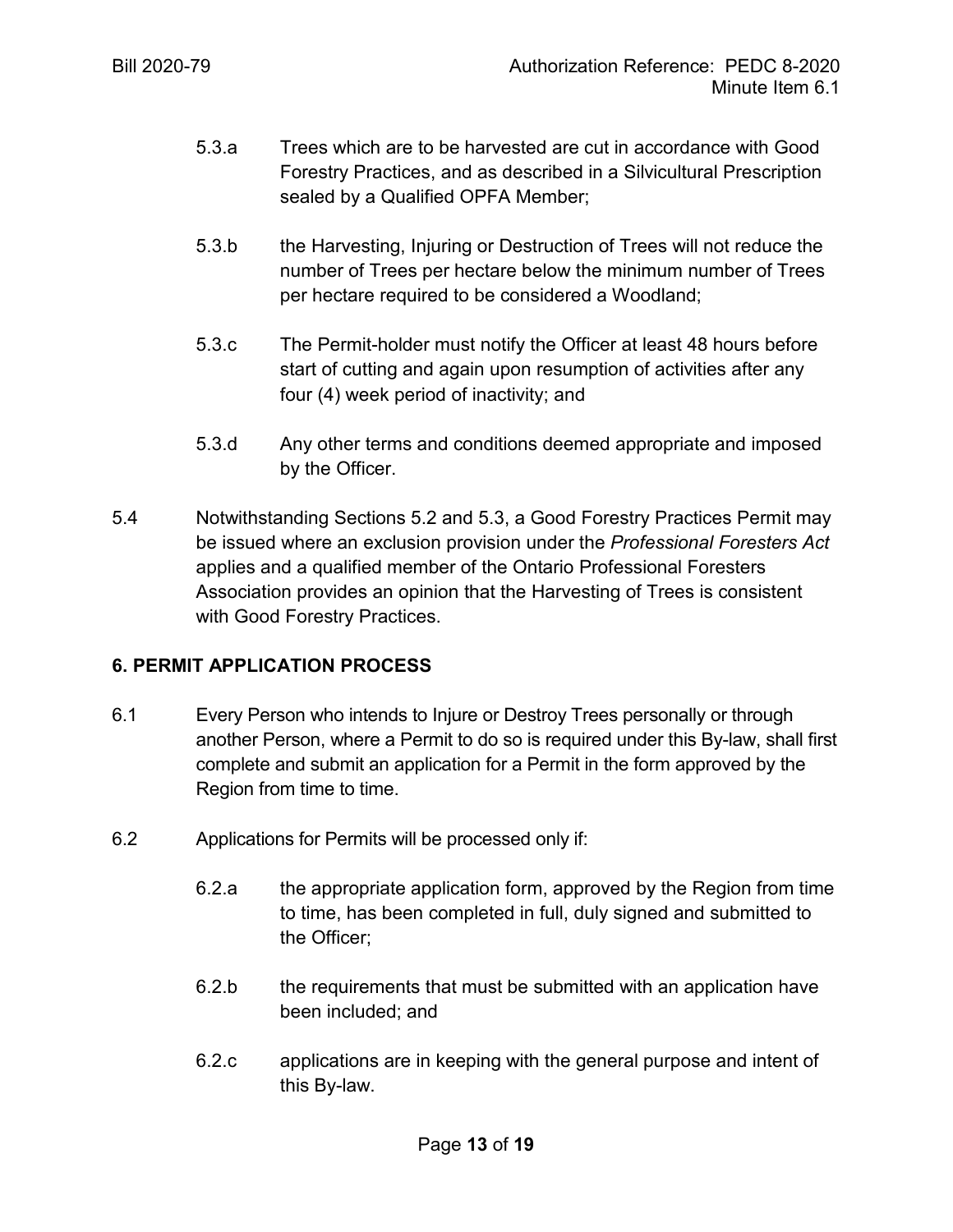- 6.3 A Permit application that does not meet the requirements of clauses 6.2.a, 6.2.b and 6.2.c will be returned to the applicant within 30 days.
- 6.4 A Permit may be:
	- 6.4.a issued by the Officer to the Owner for a term of up to one (1) year from the date of issue and shall not be transferable; and,
	- 6.4.b may be renewed by the Officer for up to two (2) additional one (1) year terms contiguous with the expiry date of the original Permit and after a written request from the Owner for renewal is made to the Officer, who must be satisfied that there are reasonable grounds for the renewal.
- 6.5 In addition to those terms and conditions listed in section 5.3, the Officer may impose conditions to a Permit that relate to, but which are not restricted to:
	- 6.5.a the manner and timing in which Harvesting, Injuring or Destruction is to occur;
	- 6.5.b the species, size, number and location of Trees to be Injured or Destroyed, or to be planted;
	- 6.5.c the marking of Trees to be cut with paint;
	- 6.5.d the qualifications of Persons authorized to Injure or Destroy Trees;
	- 6.5.e the submission of additional information required before the Permit becomes effective;
	- 6.5.f measures to be implemented to mitigate the direct and indirect effects of the Injuring or Destruction on Sensitive Natural Areas; and
	- 6.5.g a follow-up fuelwood (firewood) harvest.
- 6.7 When denying a Permit, the Officer will notify the applicant in writing by registered mail. The Officer shall provide written reasons for their decision to the applicant.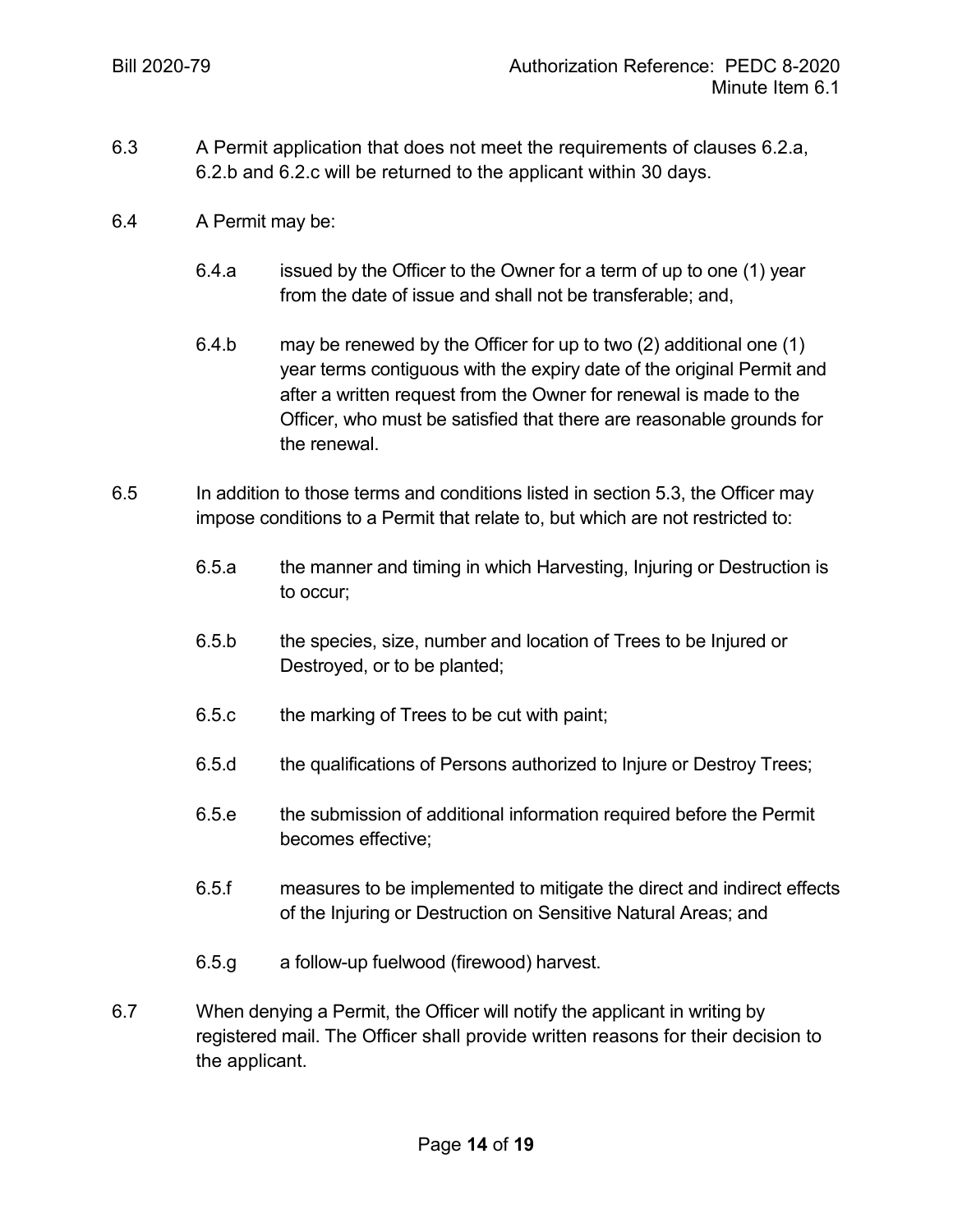6.8 A Permit issued under the By-law does not relieve the Owner of any other applicable property boundary, municipal, provincial, or federal by-laws, regulations or requirements.

## **7. APPEALS TO REGIONAL COUNCIL**

- 7.1 An applicant for a Permit under this By-law may be appealed to Regional Council if:
	- 7.1.a the Officer refuses to issue a Permit; such an appeal must be made within 30 days after the refusal; or
	- 7.1.b if the applicant objects to a condition in the Permit; such an appeal must be made within 30 days after the issuance of the Permit.
- 7.2 A request by an applicant for a hearing shall be made in writing and filed with the Regional Clerk.
- 7.3 Regional Council shall hold a hearing on the issue and shall give the applicant an opportunity to make representations at the hearing. The Regional Clerk shall mail a notice of hearing to the applicant at least seven (7) days before the hearing.
- 7.4 Regional Council may:
	- 7.3.a Uphold the decision of the Officer;
	- 7.3.b Vary any condition on a Permit; or
	- 7.3.c Issue a Permit with conditions as Regional Council considers appropriate.
- 7.5 Regional Council will provide reasons for its decision. The decision of the Regional Council is final.

## **8. ORDERS TO DISCONTINUE ACTIVITY**

8.1 Where an Officer is satisfied that a contravention of this By-law has occurred, the Officer may make an Order requiring the Person who contravened the Bylaw or who caused or permitted the Injuring or Destruction of Trees in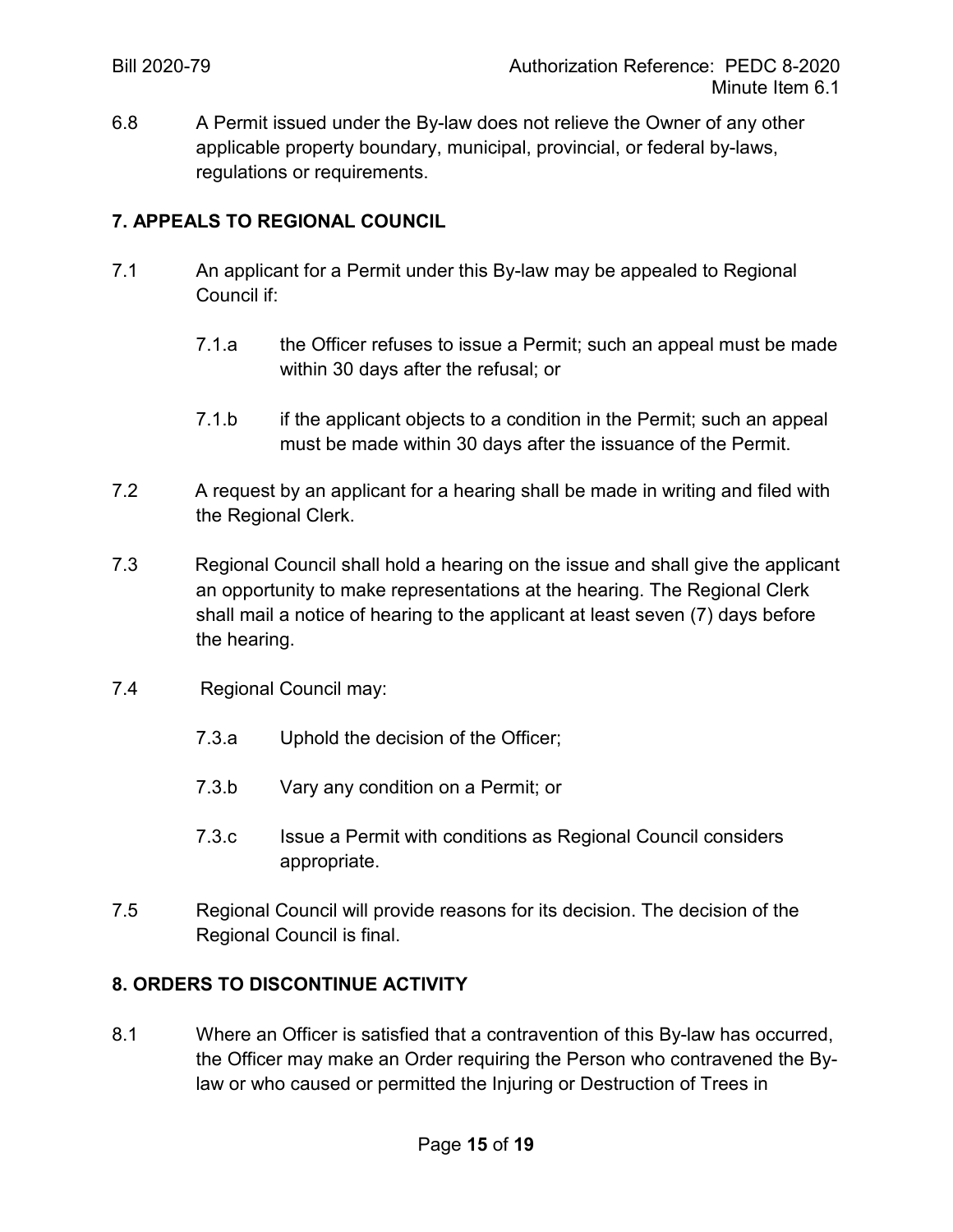contravention of the By-law to stop the Injuring or Destruction of Trees. The Order shall set out:

- 8.1.a the municipal address or the legal description of the land;
- 8.1.b reasonable particulars of the contravention; and
- 8.1.c the period within which there must be compliance with the Order.
- 8.2 An Order issued under this By-law may be served personally or by registered mail to the last known address of:
	- 8.2.a the Owner of the Woodland; and
	- 8.2.b the person identified as Injuring or Destroying Trees.
- 8.3 Where service of an Order is made by registered mail, service shall be deemed to have been served on the fifth day after the date the Order is mailed.
- 8.4 Where service cannot be carried out under subsection 8.2, the Officer shall place a placard containing the terms of the Order in a conspicuous place on the affected lands. The placing of the placard shall be deemed to be sufficient service of the Order on the Person to whom the Order is directed. The placard shall not be removed without the approval of the Officer.

#### **9. WORK ORDERS**

- 9.1 Where an Officer believes that a contravention of this By-law has occurred, the Officer may issue an Order requiring the Person to rehabilitate the land or Woodlands, or to plant or replant Trees.
- 9.2 The Order shall set out:
	- 9.2.a the name and the Owner and the municipal address or the legal description of the land;
	- 9.2.b reasonable particulars of the contravention;
	- 9.2.c the work to be done and the date by which the work must be done;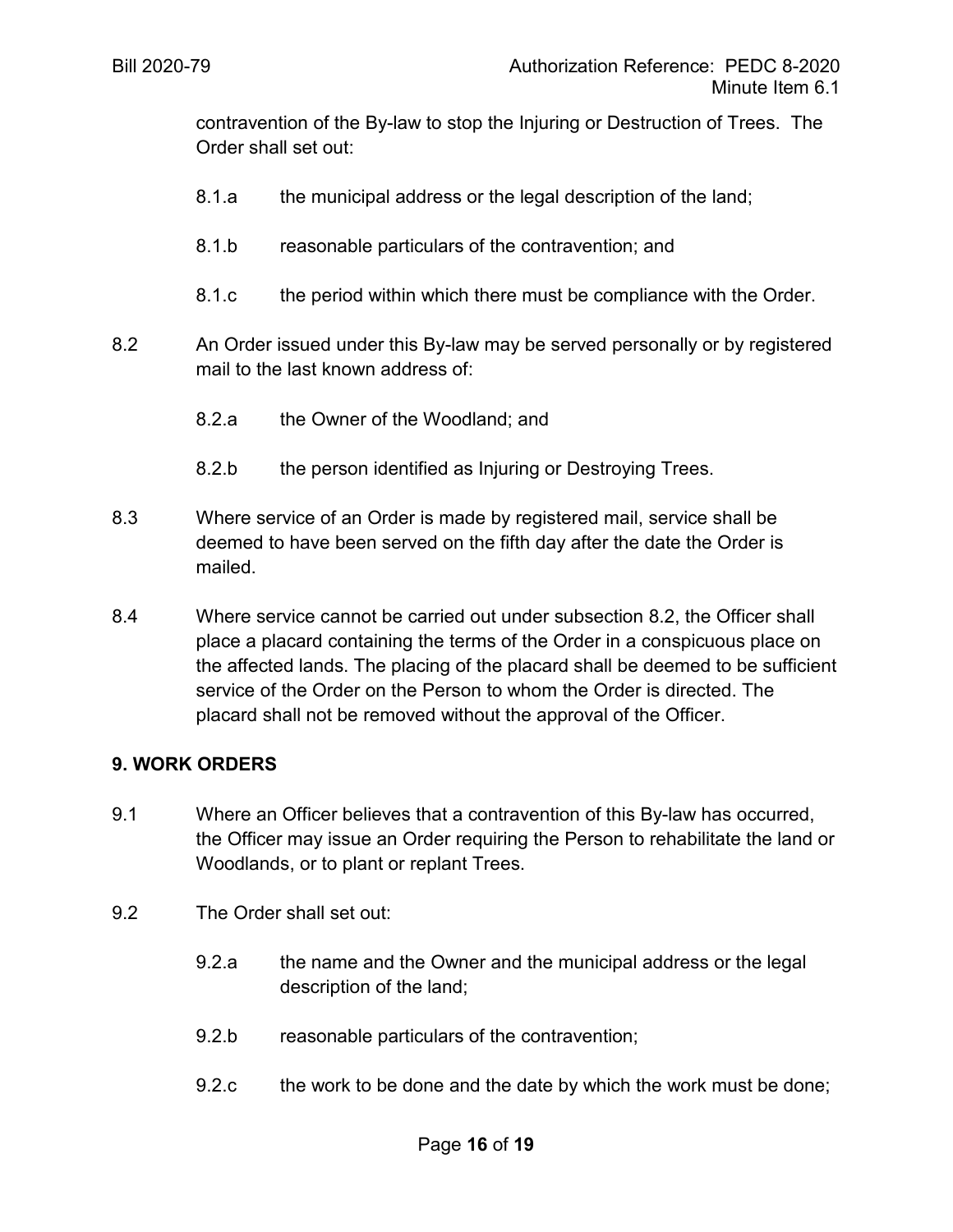- 9.2.d a statement that if the work is not done in compliance with the Order within a specified time period, the Region may have the work done at the expense of the Owner; and,
- 9.2.e contact information of the Officer.
- 9.3 The Order may be served in accordance with the service provisions contained in section 8.
- 9.4 If a Person fails to comply with an Order issued pursuant to this section, the Region may enter the lands at any reasonable time for the purposes of doing the things described in the Order at the Person's expense.
- 9.5 If the Region enters onto the lands and completes the work, the Region may recover its costs to complete the work for the Person named in the Order by action or by adding the costs to the tax roll and collecting them in the same manner as property taxes.

#### **10. PENALTY**

- 10.1 Any Person who contravenes any provision of this By-law, or an Order issued under this By-law is guilty of an offence and is liable:
	- 10.1.a on first conviction, to a fine of not more than \$10,000 or \$1,000 per Tree, whichever is greater;
	- 10.1.b on any subsequent conviction for the same offence, to a fine of not more than \$25,000 or \$2,500 per Tree, whichever is greater; and,
	- 10.1.c on conviction for a continuing offence, to a fine of not less than \$100 and not more than \$10,000 for each day or part of a day that the offence continues. The total of the daily fines may exceed \$100,000.
- 10.2 Despite subsection 10.1, where the Person convicted is a corporation:
	- 10.2.a the maximum fines in clause 10.1.a are \$50,000 or \$5,000 per Tree; and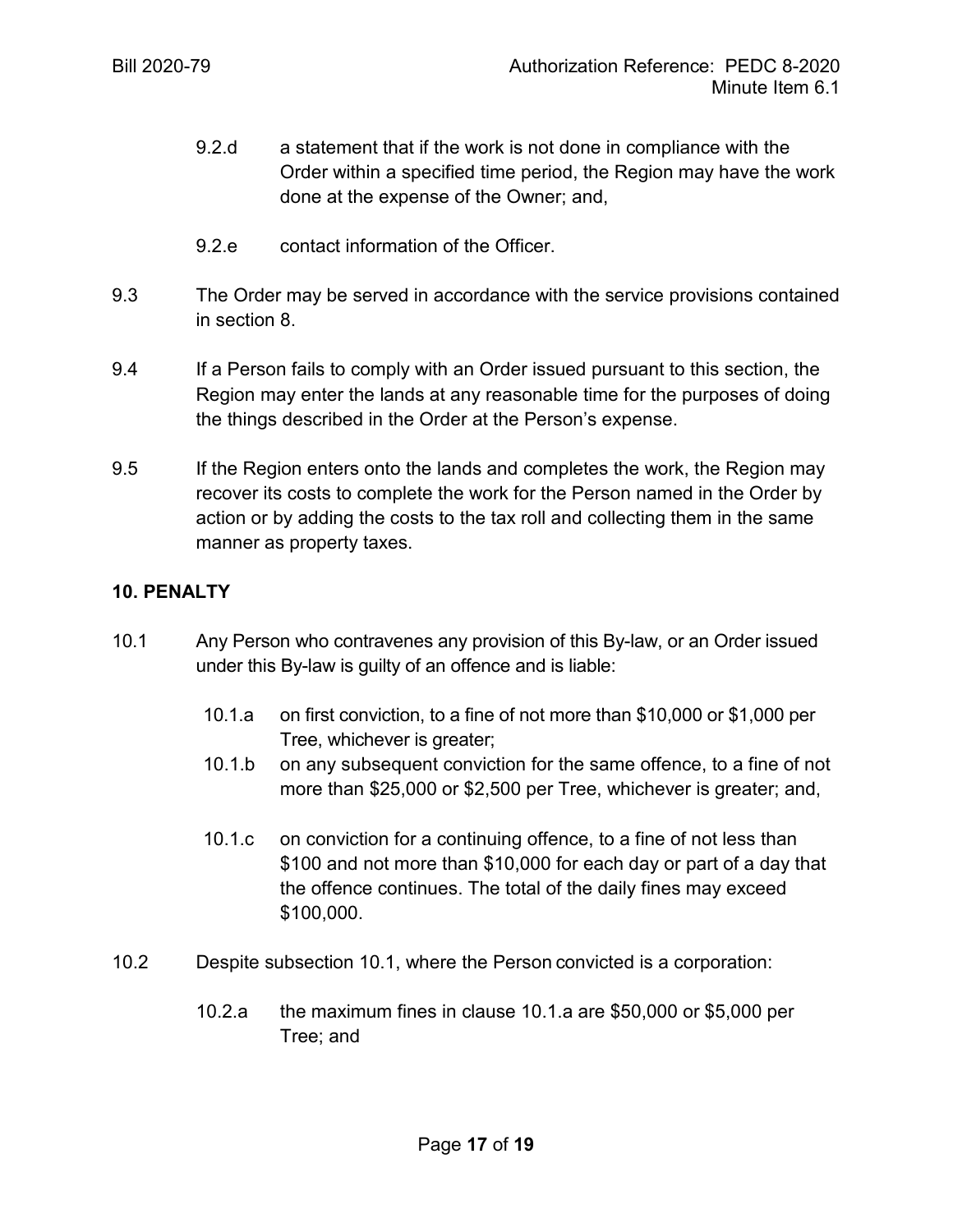- 10.2.b the maximum fines in clause 10.1.b are \$100,000 or \$10,000 per Tree.
- 10.3 If a Person is convicted of an offence for contravening this By-law or an Order is issued under this By-law, the court in which the conviction has been entered, and any court of competent jurisdiction thereafter, may order the Person to rehabilitate the land or to plant or replant Trees in such a manner and within such period as the court considers appropriate, including any silvicultural treatment necessary to re-establish the Trees.
- 10.4 If an Order has been issued under this bylaw or by the court, and the order has not been complied with, the contravention of the Order shall be deemed to be a continuing offence for each day or part of the day that the Order is not complied with.
- 10.5 The destruction of two or more Trees without or in contravention of a Permit shall be deemed to be a "multiple offence" as provided in the *Municipal Act* and shall be subject to the per tree penalties prescribed in section 10.1 and 10.2.

# **11. ENFORCEMENT**

- 11.1 The provisions of this By-law may be enforced by an Officer.
- 11.2 An Officer or any person authorized by an Officer may, at any reasonable time, enter upon and inspect any land for the purposes of enforcing this Bylaw, determining compliance with this By-law, determining compliance with terms and conditions of a Permit issued under this By-law, determining compliance with an Order issued under this By-law or laying charges under this By-law.
- 11.3 An Officer exercising a power may be accompanied by a Person under his or her direction.
- 11.4 Any Person who obstructs or interferes with an Officer, or any Person or agent authorized by an Officer, in the discharge of his or her duties under this By-law, shall be considered in violation of this By-law.
- 11.5 Any Person who provides false information to an Officer shall be deemed to have obstructed or interfered with the Officer in the execution of their duties.